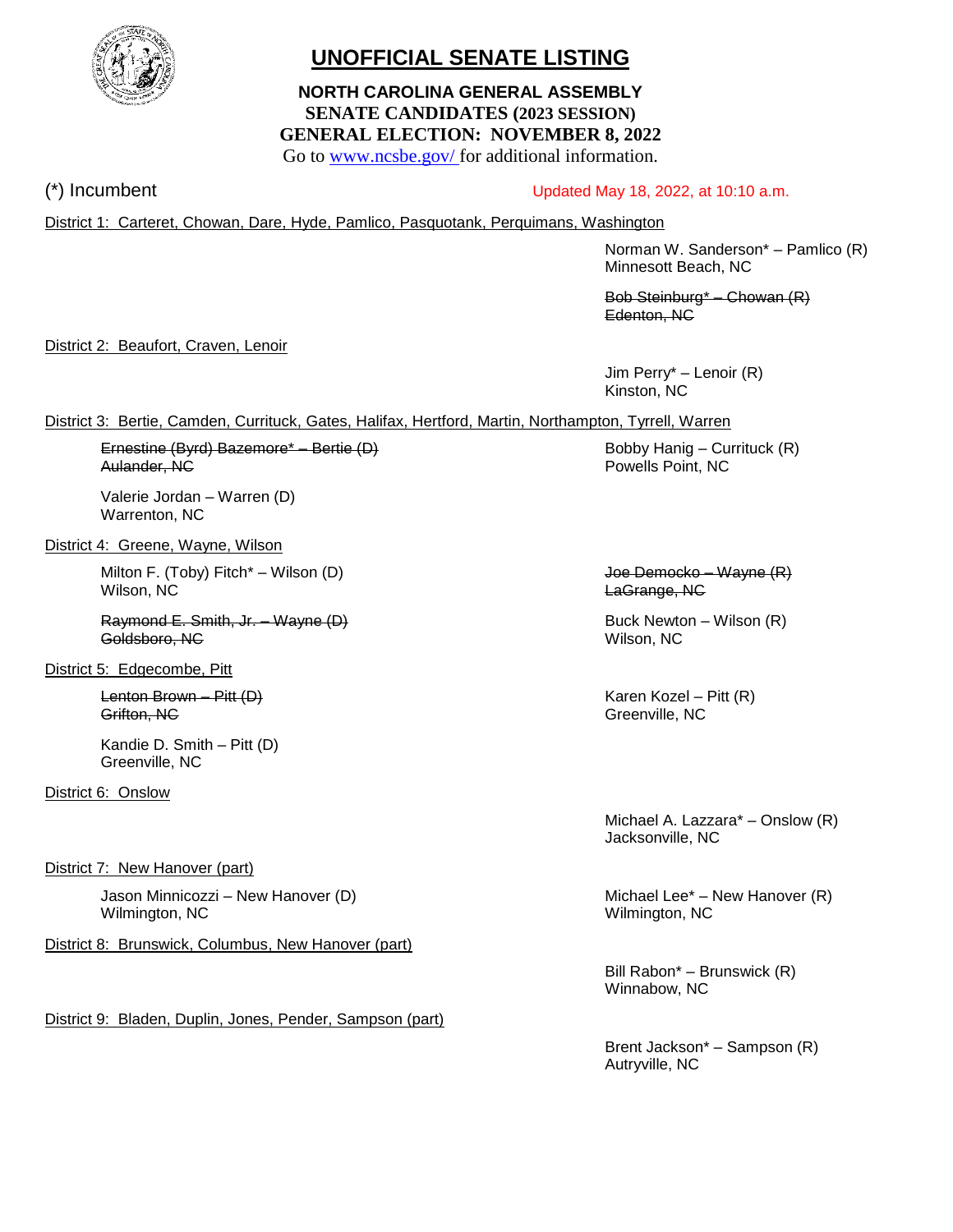District 10: Johnston

Gettys Cohen, Jr. – Johnston (D) and the control of the Matt Ansley – Johnston (R) Smithfield, NC Archer Lodge, NC

District 11: Franklin, Nash, Vance

Louisburg, NC Nashville, NC

District 12: Harnett, Lee, Sampson (part)

Fuquay-Varina, NC **Lillington, NC** 

District 13: Wake (part)

| Patrick Buffkin Wake (D) |  |
|--------------------------|--|
| Raleigh, NC              |  |
|                          |  |

Raleigh, NC **Raleigh, NC** Raleigh, NC

District 14: Wake (part)

Raleigh, NC Raleigh, NC Wendell, NC

District 15: Wake (part)

Jay J. Chaudhuri\* – Wake (D) Sammie Brooks – Wake (L) Emanuela Prister – Wake (R) Raleigh, NC Raleigh, NC Cary, NC

District 16: Wake (part)

Raleigh, NC Cary, NC Cary, NC Cary, NC Cary, NC

District 17: Wake (part)

Raleigh, NC **Holly Springs, NC** Apex, NC

District 18: Granville, Wake (part)

Oxford, NC Creedmoor, NC Raleigh, NC

Mary Wills Bode – Granville (D) Ryan Brown – Granville (L) Dimitry Slabyak – Wake  $(R)$ 

#### District 19: Cumberland (part)

Val Applewhite – Cumberland (D) Dennis Britt – Cumberland (R) Fayetteville, NC Fayetteville, NC

Ed Donaldson – Cumberland (D) Fayetteville, NC

Jill Homan – Johnston (R) Archer Lodge, NC

Benton Sawrey – Johnston (R) Clayton, NC

Mark Speed – Franklin (D) Lisa Stone Barnes\* – Nash (R)

Richard Chapman – Wake (D) David Buboltz – Harnett (R)

Jim Burgin\* – Harnett (R) Angier, NC

Ernie Watson – Lee (R) Sanford, NC

Michael C. Munger – Wake (L) David Bankert – Wake (R) Raleigh, NC **Raleigh, NC** Raleigh, NC

Lisa Grafstein – Wake (D) and Jeff Werner – Wake (R)

Dan Blue\* – Wake (D) Matthew Laszacs – Wake (L) Chris Baker – Wake (R)

Gale Adcock – Wake (D) Dee Watson – Wake (L) James Powers – Wake (R)

Sydney Batch\*– Wake (D) Patrick J. Bowersox – Wake (L) Marc Cavaliero – Wake (R)

E. C. Sykes – Wake (R) Raleigh, NC

Kirk deViere\* – Cumberland (D)  $\overline{P}$  (D)  $\overline{P}$  (Nesley Meredith – Cumberland (R) Fayetteville, NC Fayetteville, NC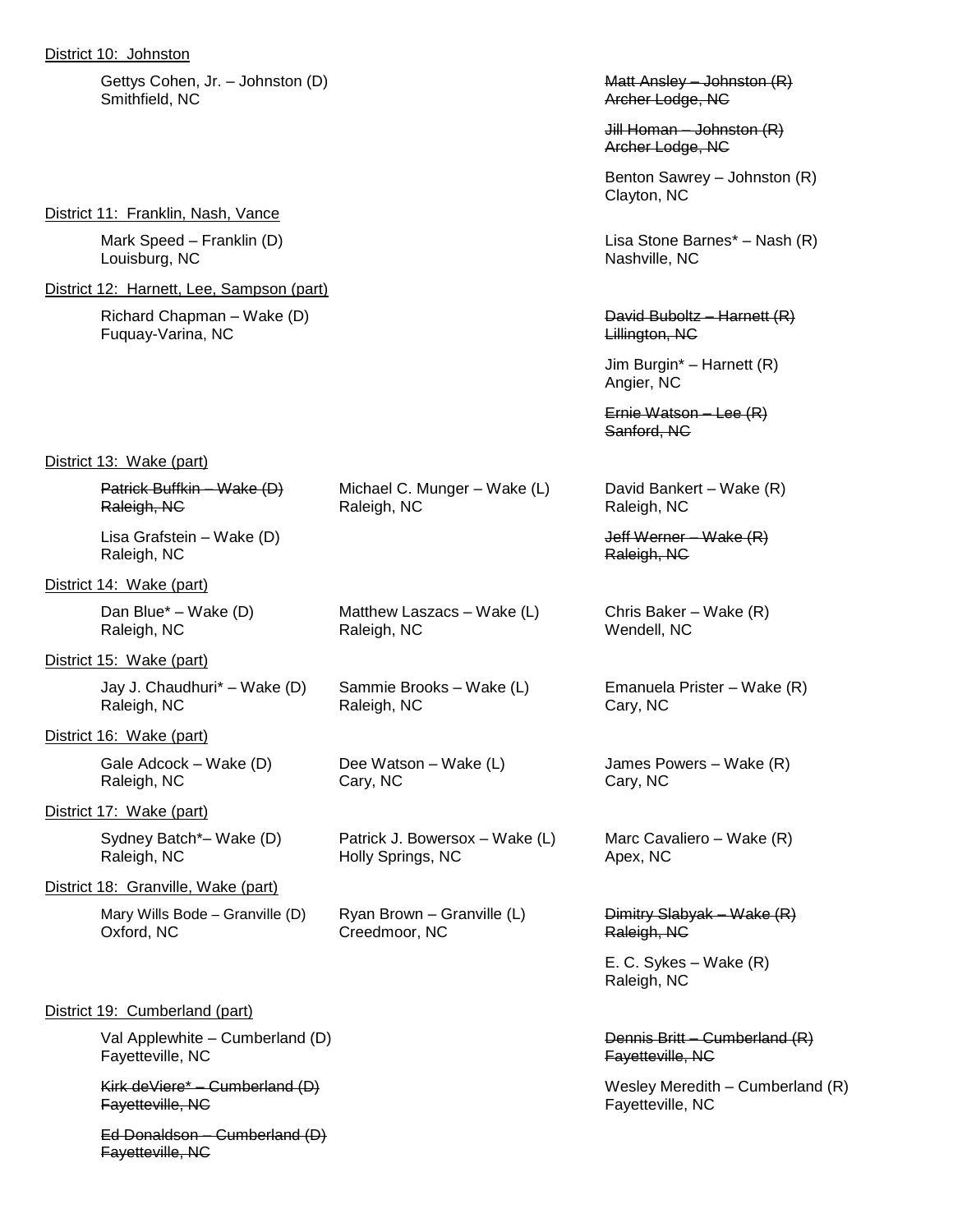#### District 20: Chatham, Durham (part)

Natalie S. Murdock\* – Durham (D) Alvin Reed – Chatham (R) Durham, NC Sanford, NC

#### District 21: Cumberland (part), Moore

Frank McNeill, Jr. – Moore (D) Tom McInnis\* – Moore (R) Aberdeen, NC Pinehurst, NC

#### District 22: Durham (part)

Durham, NC Durham, NC Durham, NC

#### District 23: Caswell, Orange, Person

Jamie DeMent Holcomb – Orange (D) Bill Cooke – Orange (R) Bill Cooke – Orange (R) **Hillsborough, NC** Chapel Hill, NC

Graig R. Meyer – Orange (D) and the control of the Landon Woods – Caswell (R) and the control of the control of the control of the control of the control of the control of the control of the control of the control of the c Hillsborough, NC Yanceyville, NC

### District 24: Hoke, Robeson, Scotland

Darrel (BJ) Gibson, Jr. – Scotland (D) Danny Earl Britt, Jr.\* – Robeson (R) Laurinburg, NC Lumberton, NC

#### District 25: Alamance, Randolph (part)

Mebane, NC Burlington, NC Burlington, NC Burlington, NC

#### District 26: Guilford (part), Rockingham

District 27: Guilford (part)

Greensboro, NC Greensboro, NC Greensboro, NC

#### District 28: Guilford (part)

Gladys A. Robinson\* – Guilford (D) example a part of the Paul Schumacher – Guilford (R) Greensboro, NC Greensboro, NC

#### District 29: Anson, Montgomery, Randolph (part), Richmond, Union (part)

Mt. Gilead, NC Asheboro, NC

#### District 30: Davidson, Davie

Monique D. Johnson – Davidson (D) entitled and the Sallimore – Davidson (R) Eddie Gallimore – Davidson (R) Thomasville, NC Thomasville, NC

#### District 31: Forsyth (part), Stokes

#### District 32: Forsyth (part)

Winston-Salem, NC Winston-Salem, NC

Mike Woodard\* – Durham (D) Ray Ubinger – Durham (L) Larry Coleman – Durham (R)<br>Durham, NC Durham, NC Durham, NC Durham, NC

John Tarantino – Durham (R) Durham, NC

Sean C. Ewing – Alamance (D) Amy Scott Galey\* – Alamance (R)

Philip E. (Phil) Berger\* – Rockingham (R) Eden, NC

Michael Garrett\* – Guilford (D) Richard (Josh) Sessoms – Guilford (R)

Brooke Crump – Montgomery (D) and Cavel Craven, Jr.\* – Randolph (R) David (Dave) Craven, Jr.\* – Randolph (R)

Steve Jarvis\* – Davidson (R) Lexington, NC

Joyce Krawiec\* – Forsyth (R) Kernersville, NC

Paul Lowe, Jr.\* – Forsyth (D) George K. Ware – Forsyth (R)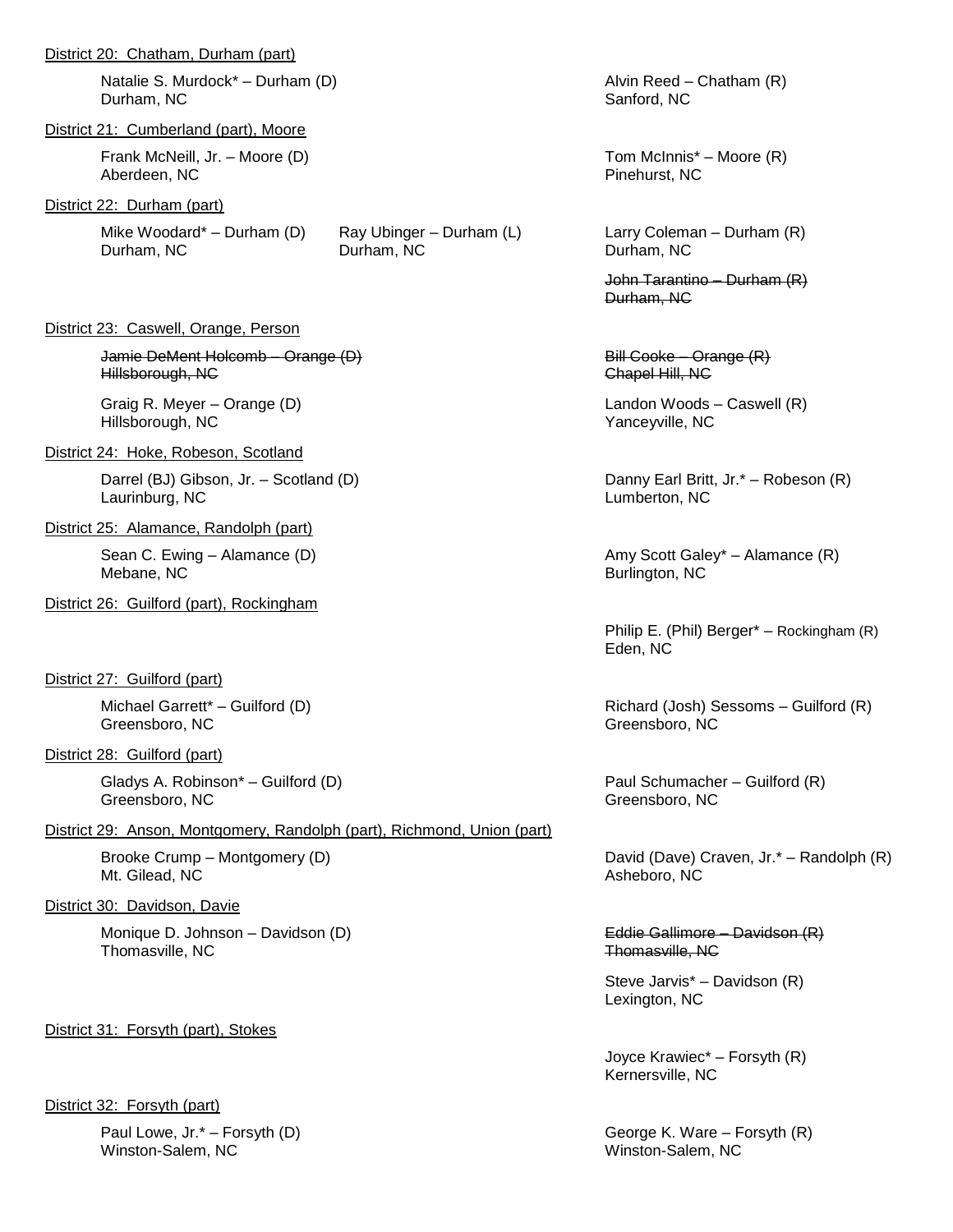#### District 33: Rowan, Stanly

Tangela (Lucy Horne) Morgan – Rowan (D) Carl Ford\* – Rowan (R) China Grove, NC China Grove, NC

District 34: Cabarrus (part)

Keshia Sandidge – Cabarrus (D) Paul R. Newton\*– Cabarrus (R) **Concord, NC** Mount Pleasant, NC

District 35: Cabarrus, (part), Union (part)

District 36: Alexander, Surry, Wilkes, Yadkin

Todd Johnson\*– Union (R) Monroe, NC

Shirley B. Randleman – Wilkes (R) Wilkesboro, NC

Eddie Settle– Wilkes (R) Elkin, NC

Vann Tate – Surry (R) Toast, NC

Lee Zachary – Yadkin (R) Yadkinville, NC

Tom Fyler – Iredell (R) Mooresville, NC

Vickie Sawyer\* – Iredell (R) Mooresville, NC

Charlotte, NC

Rachel Hunt – Mecklenburg (D) and Cheryl Russo – Mecklenburg (R)

Scott Stone – Mecklenburg (R) Charlotte, NC

Brad Overcash – Gaston (R) Belmont, NC

Ted Alexander\* – Cleveland (R) Shelby, NC

#### District 37: Iredell, Mecklenburg (part)

District 38: Mecklenburg (part)

Mujtaba A. Mohammed\* – Mecklenburg (D) Charlotte, NC

### District 39: Mecklenburg (part)

DeAndrea Salvador\* – Mecklenburg (D) Mark Robeson – Mecklenburg (R) Charlotte, NC Charlotte, NC

#### District 40: Mecklenburg (part)

Joyce Waddell\* – Mecklenburg (D) and the Shields – Mecklenburg (R) and Bobbie Shields – Mecklenburg (R) and Charlotte, NC

#### District 41: Mecklenburg (part)

Natasha Marcus<sup>\*</sup> – Mecklenburg (D) and Bonni Leone – Mecklenburg (R) Davidson, NC Cornelius, NC Cornelius, NC

#### District 42: Mecklenburg (part)

Charlotte, NC Charlotte, NC

District 43: Gaston (part)

## District 44: Cleveland, Gaston (part), Lincoln